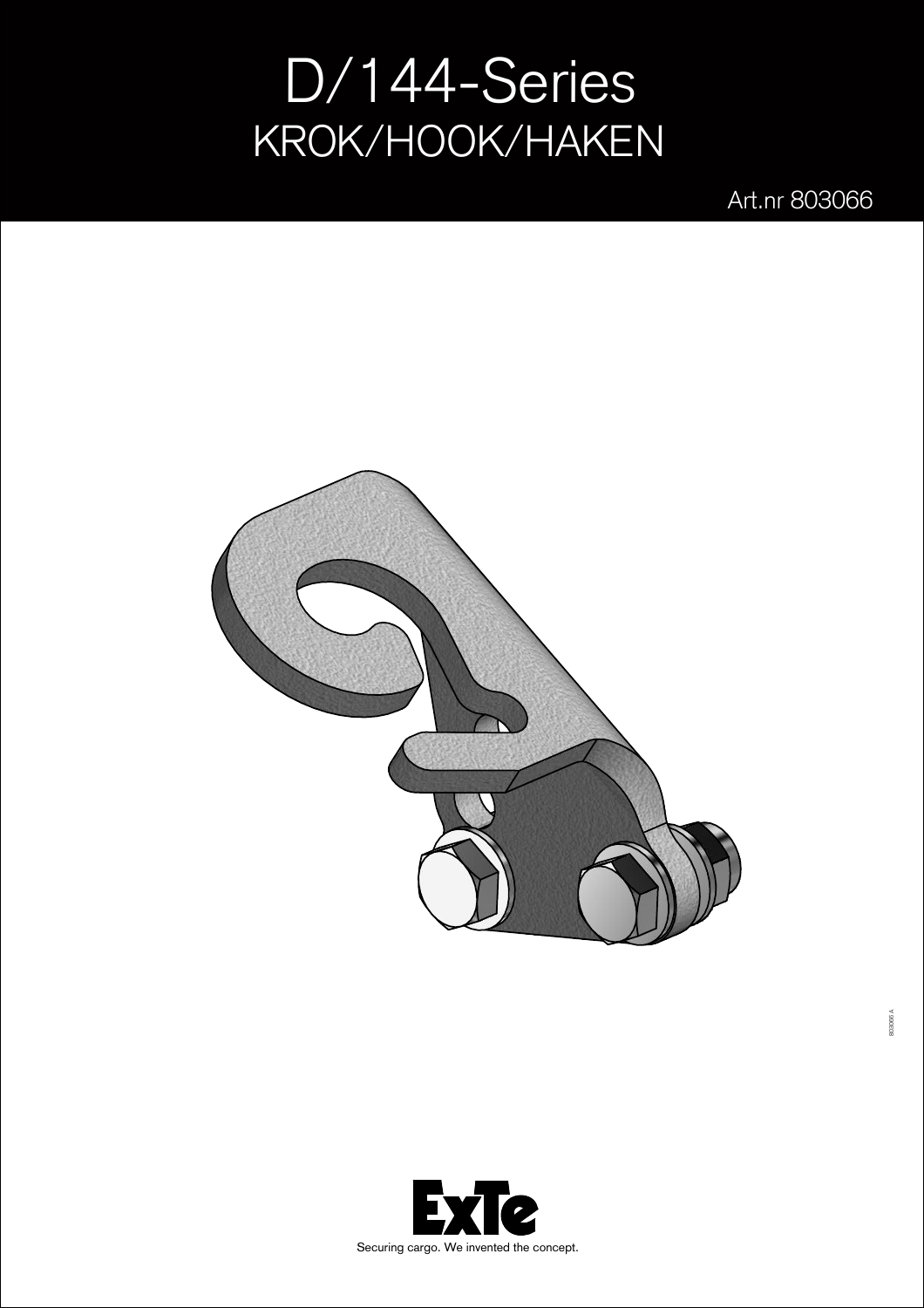## Sida/Page/Seite 2

Teknisk data / Technical details / Technische Daten Reservdelar / Spare Parts / Ersatzteile



## Vikt/Weight/Gewicht: 0,65kg

4 2 211857 LÅSMUTTER M12 FZB LOCKING NUT M12 FZB STOP MUTTER



ExTe Fabriks AB, SE-820 41 Flrila Sweden. Tel: +46 (0)651 175 00. Fax: +46 (0)651 175 03. E-mail: info@exte.se www.exte.se